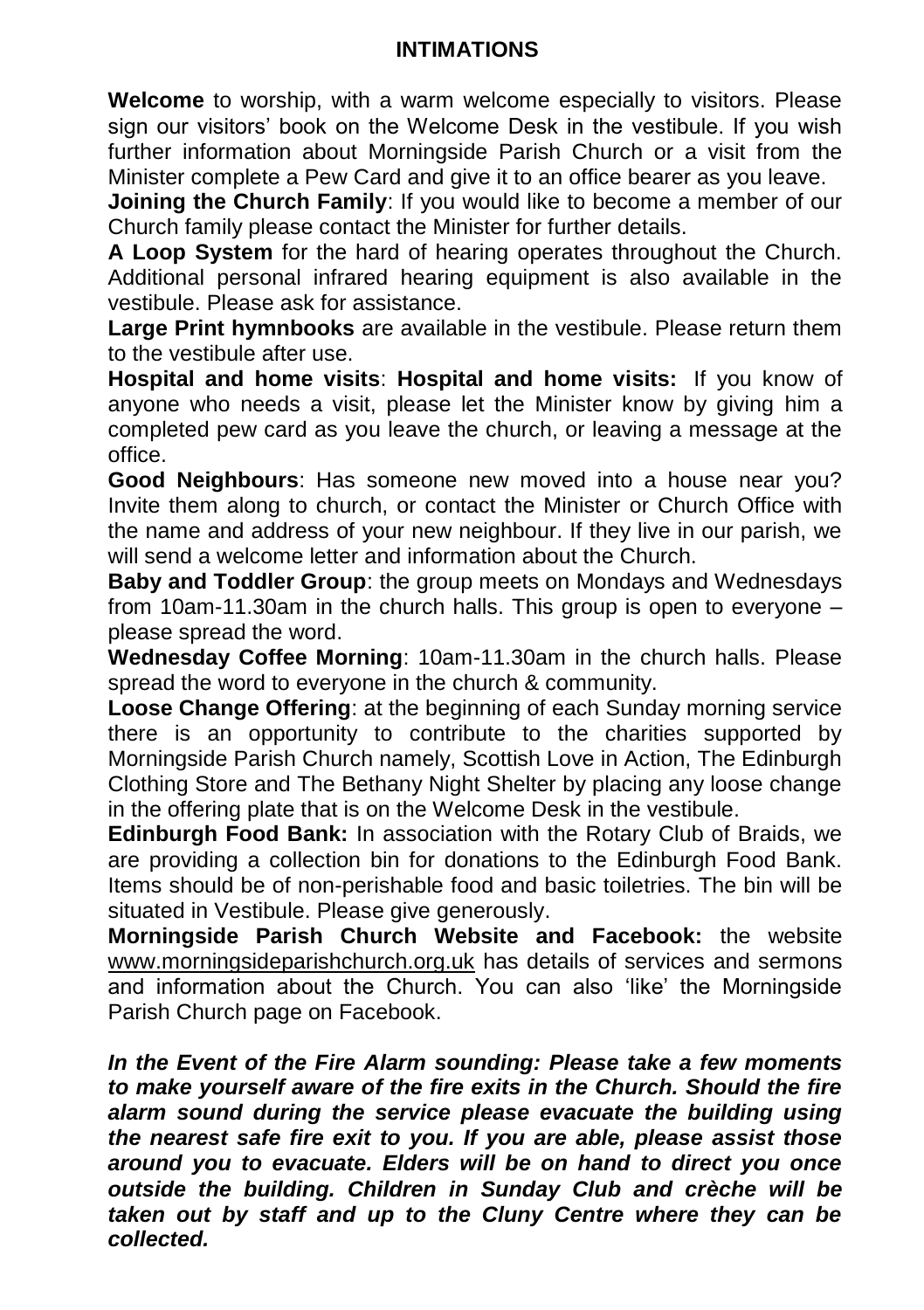- **1. 9.30am: Early Morning Service** (in the hall). The service will be led by one of our Elders, Douglas Paterson. Tea and coffee will be served in the hall after the service.
- **2. 10.30am: Morning Worship: Lighten Up.** The service will be led by the Revd John Cameron. Tea and Coffee will be served in the hall after the service.
- **3. Minute for Mission:** During the intimations at the 10.30am service, you have one minute to highlight an activity, group, need for volunteers or event that relates to Morningside Parish Church, its wider work, or some good cause. Contact the Minister to book your minute.
- **4. Gift Aid envelopes** (white with blue writing) are at the end of each pew for members and visitors to use. By using an envelope – if you are a tax payer – and filling in the details – your offering benefits the church even more and at no extra cost to you! If you normally give by standing order, but are putting some loose change in the plate when the children collect, please consider using one of these envelopes!
- **5. Nursing Home Weekday Service:** next service- 14<sup>th</sup> October at 3.15pm at Oaklands, Canaan Lane. Singers to help boost the singing would be appreciated.
- **6. Wednesday Coffee Morning Helpers –** New Rota July to December 2015: If you can spare 2 hours any Wednesday, please help! You can add your name to the rota which is on the notice board in the vestibule. For further details contact Doreen Reekie 664 8431.
- **7. October Magazine, Life & Work & Service Tapes:** available for collection from the distributers' pigeon holes. Material for the November issue of the magazine should be with the editor, Alison Riddell, by **Friday 16th November**. Contributions may be put in her pigeonhole at church, emailed to editor@morningsideparishchurch.org.uk or posted to church office at 1 Cluny Drive, Edinburgh EH10 6DN.
- **8.** Monday Circle: meets on Monday 12<sup>th</sup> October when the speaker will be the Rev Mary Morrison who was one of our early Woman Ministers who entered the Ministry about 50 years ago. Here topic is "Cassock in the kitchen". We meet at 7.45pm in the new church hall where a warm welcome awaits for members and visitors, male and female.
- **9.** Kirk Session: Meets on Tuesday 13<sup>th</sup> October at 7.30pm in the Church Hall. Refreshments will be available from 7pm. Agenda and papers have been circulated by email and available from members' pigeon holes for those who have requested paper copies. Minutes from the meeting on 1<sup>st</sup> September have previously been circulated.
- **10. Global Wave of Light:** a half hour Service of Remembering for Pregnancy and Infant Loss Awareness Day. Thursday 15<sup>th</sup> October, 7pm in the Church. If you have lost a baby before, during or after birth or during infancy, whether recently or long ago, you are invited to light a candle in solidarity with other families around the world in a short service to remember with love our little ones. All welcome.